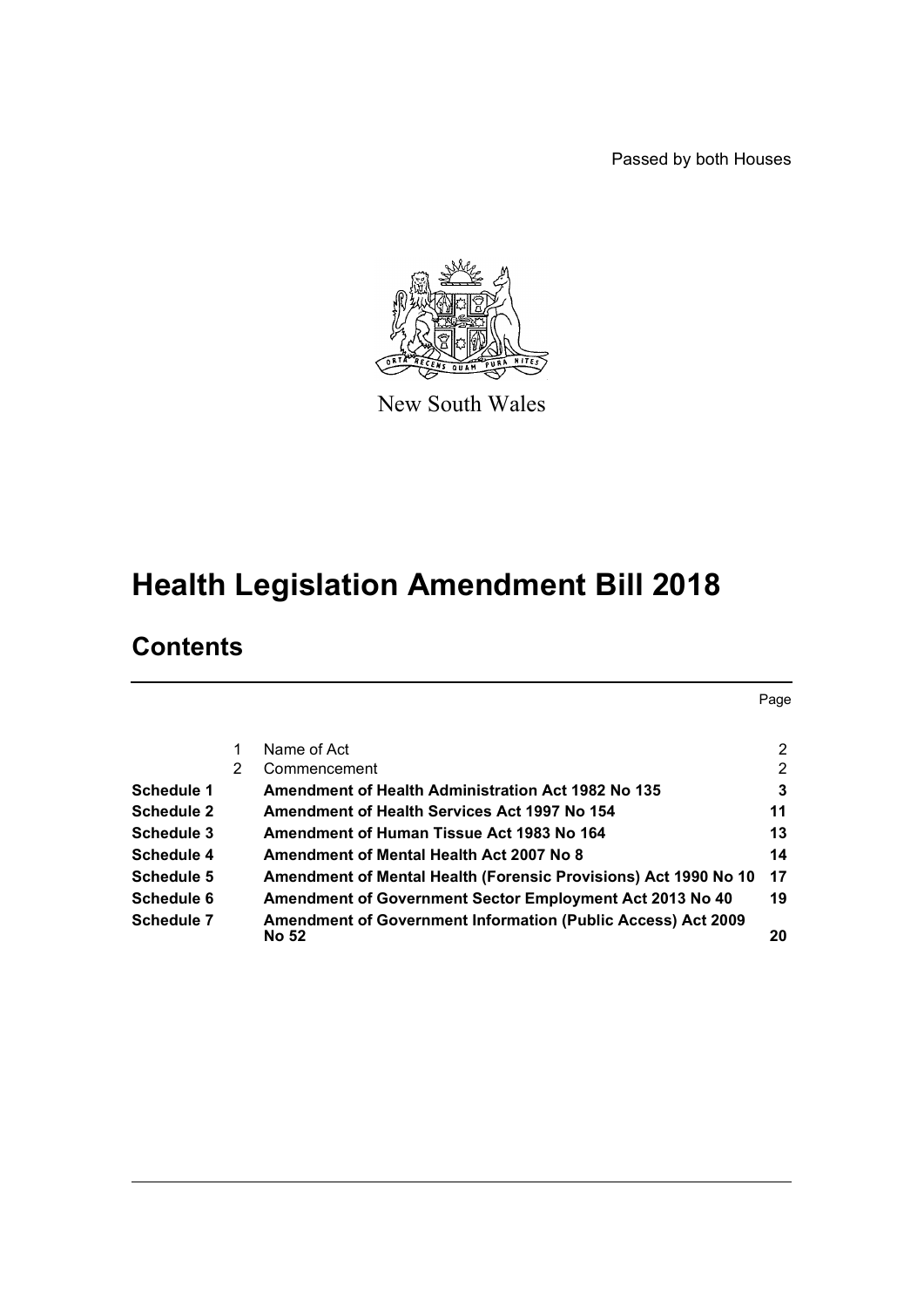*I certify that this public bill, which originated in the Legislative Assembly, has finally passed the Legislative Council and the Legislative Assembly of New South Wales.*

> *Clerk of the Legislative Assembly. Legislative Assembly, Sydney, , 2018*



New South Wales

# **Health Legislation Amendment Bill 2018**

Act No , 2018

An Act to make miscellaneous amendments to various Acts that relate to health and associated matters.

*I have examined this bill and find it to correspond in all respects with the bill as finally passed by both Houses.*

*Assistant Speaker of the Legislative Assembly.*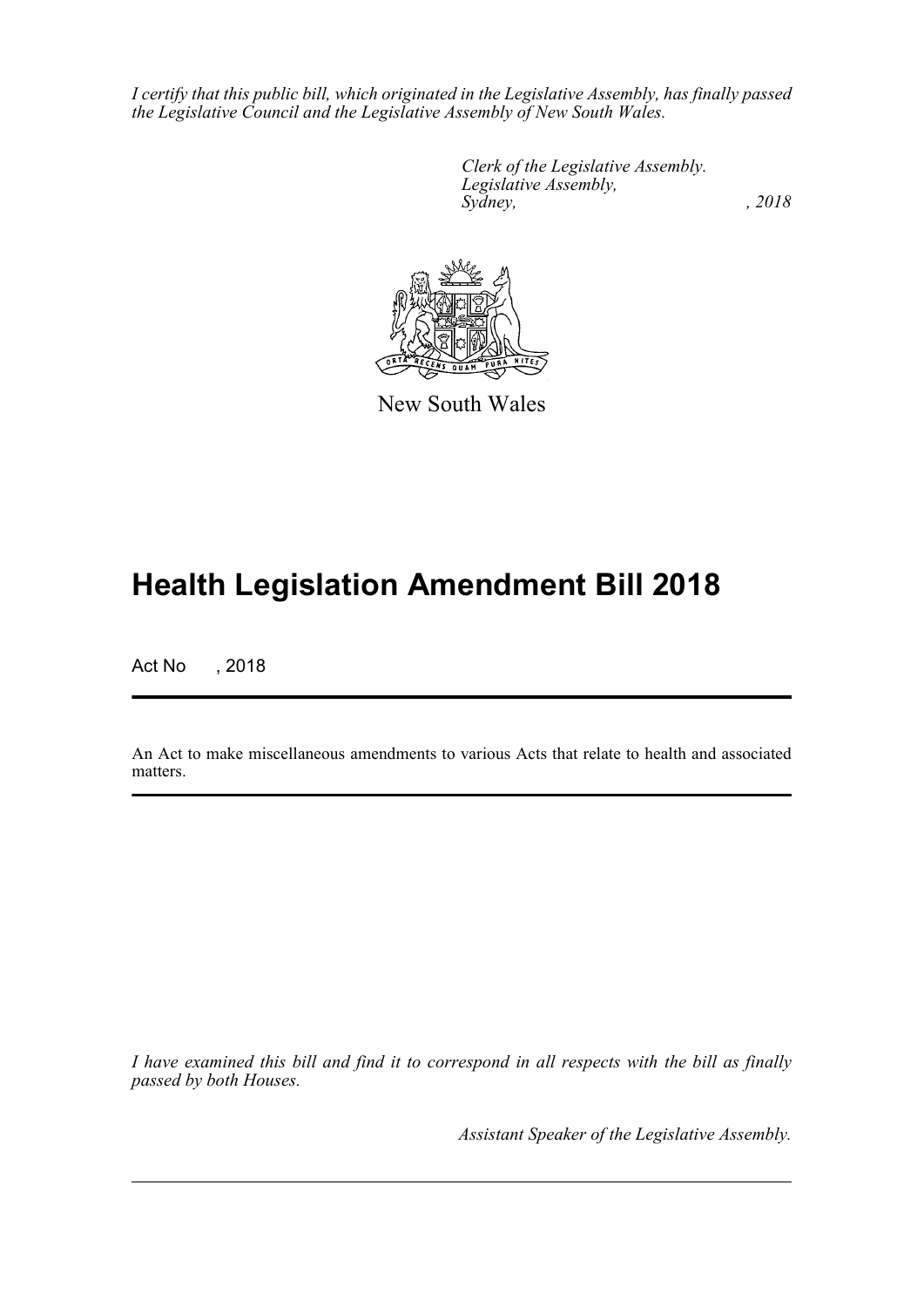# <span id="page-2-0"></span>**The Legislature of New South Wales enacts:**

# **1 Name of Act**

This Act is the *Health Legislation Amendment Act 2018*.

# <span id="page-2-1"></span>**2 Commencement**

- (1) This Act commences on the date of assent to this Act, except as provided by subsection (2).
- (2) Schedules 1, 4, 5 and 7 commence on a day or days to be appointed by proclamation.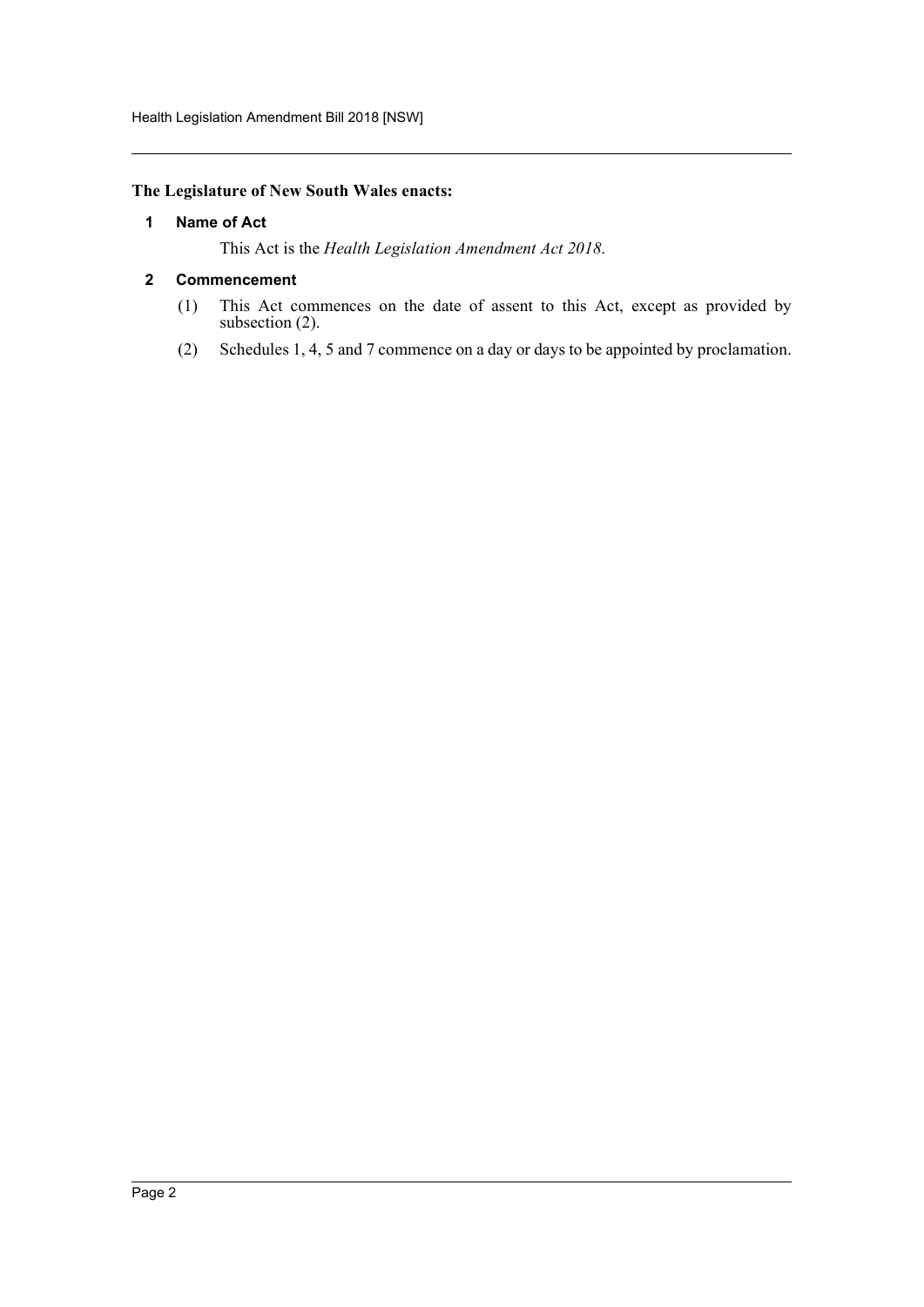# <span id="page-3-0"></span>**Schedule 1 Amendment of Health Administration Act 1982 No 135**

- **[1] Part 2, Division 6C Root cause analysis teams** Omit the Division.
- **[2] Part 2A**

Insert after Part 2:

# **Part 2A Response to incidents**

# **Division 1 Preliminary**

## **21A Definitions**

In this Part:

*assessor* means an assessor appointed under Division 2.

*health practitioner* has the same meaning it has in the *Health Practitioner Regulation National Law (NSW)*.

*health service* includes any administrative or other service related to a health service.

*impairment* has the same meaning it has in the *Health Practitioner Regulation National Law (NSW)*.

*incident reviewer*—see section 21L.

*performance or impairment issue*, in relation to a health practitioner, means:

- (a) professional misconduct, unsatisfactory professional conduct or unsatisfactory professional performance by the health practitioner, or
- (b) the health practitioner suffering from an impairment.

*professional misconduct* and *unsatisfactory professional conduct* have the same meanings as they have in Part 8 of the *Health Practitioner Regulation National Law (NSW)*.

*relevant health services organisation*—see section 21B.

*reportable incident* means an incident of a type prescribed by the regulations or set out in a document adopted by the regulations.

*serious adverse event review* means a root cause analysis or any other type of review prescribed by the regulations.

*serious adverse event review team* means a serious adverse event review team appointed under Division 3.

*unsatisfactory professional performance* means professional performance that is unsatisfactory within the meaning of Division 5 of Part 8 of the *Health Practitioner Regulation National Law (NSW)*.

## **21B Incidents to which Part applies**

This Part applies to the following incidents:

- (a) an incident involving the provision of a health service by a local health district, in which case the *relevant health services organisation* in respect of the incident is the local health district,
- (b) an incident involving the provision of a health service by a statutory health corporation prescribed by the regulations, in which case the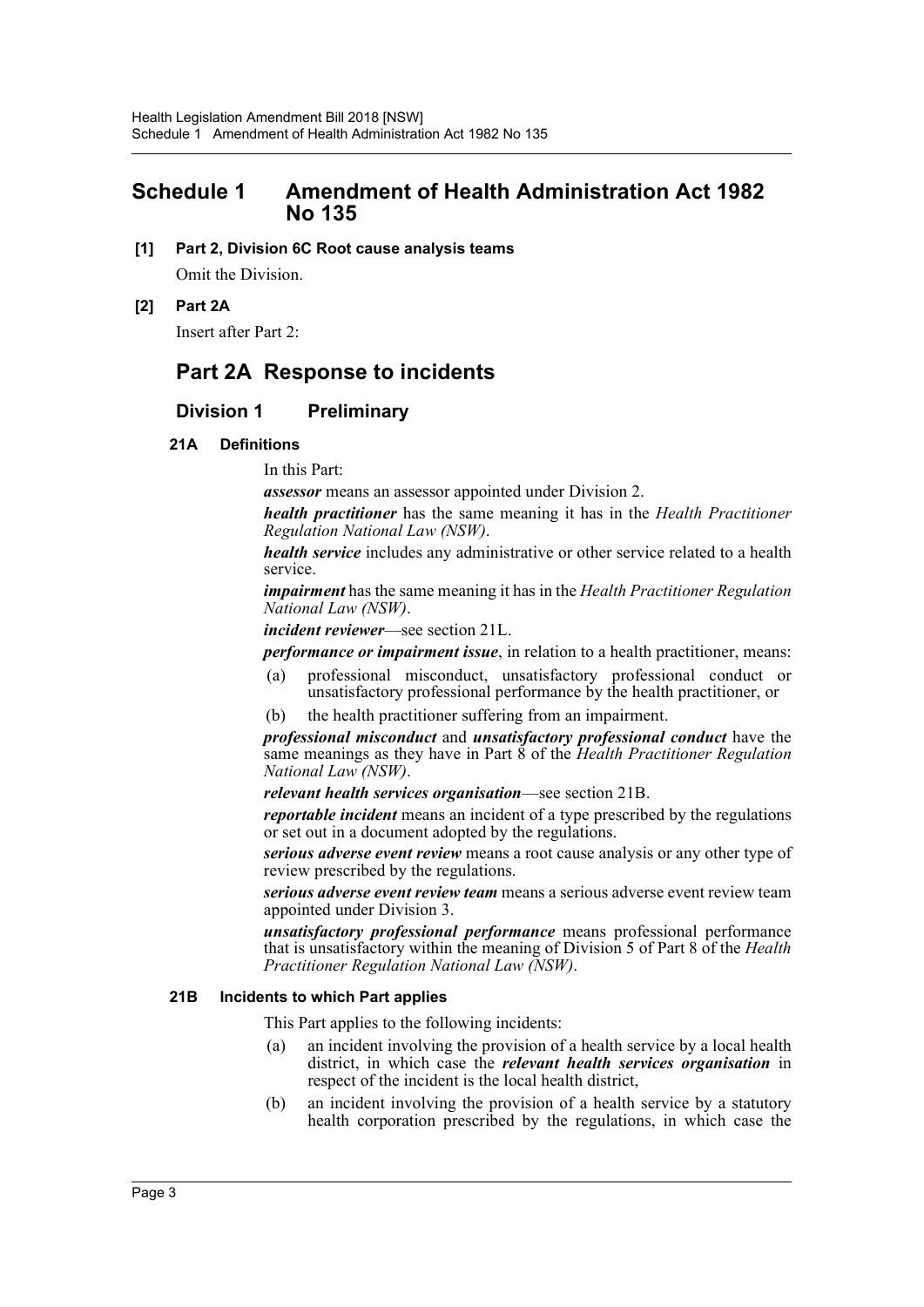*relevant health services organisation* in respect of the incident is the statutory health corporation,

- (c) an incident involving the provision of a health service by an affiliated health organisation prescribed by the regulations, in which case the *relevant health services organisation* in respect of the incident is the affiliated health organisation,
- (d) an incident involving the provision of a health service under Chapter 5A (Ambulance services) of the *Health Services Act 1997* or the provision of a service under Part 1A of Chapter 10 of that Act, in which case the *relevant health services organisation* in respect of the incident is the Health Secretary.

# **Division 2 Preliminary risk assessment**

## **21C Appointment of assessors to assess incidents**

- (1) When an incident is reported to the relevant health services organisation in respect of the incident, the organisation must appoint one or more assessors to carry out a preliminary risk assessment of the incident if:
	- (a) it is of the opinion that the incident is (or may be) a reportable incident, or
	- (b) the incident is not a reportable incident but may be the result of a serious systemic problem and the organisation is of the opinion that a preliminary risk assessment of the incident should be carried out.
- (2) Assessors may be appointed in response to a particular incident or otherwise.
- (3) The persons appointed as assessors in respect of an incident must (subject to the regulations) be persons that the relevant health services organisation reasonably considers can properly carry out a preliminary risk assessment of the incident.

## **21D Functions of assessors in relation to incidents**

An assessor is to carry out a preliminary risk assessment of the incident and is to provide advice (in writing or otherwise) to the relevant health services organisation to assist the organisation in understanding the events comprising the incident and the measures required to appropriately manage the incident and remove or mitigate any risk.

## **21E Immediate notification if person at risk**

An assessor must immediately advise the relevant health services organisation in writing if the assessor is of the opinion that the incident in respect of which the assessor was appointed raises matters that indicate a problem giving rise to a risk of serious or imminent harm to a person.

## **21F Outcome of assessment of incidents**

- (1) A relevant health services organisation may only disclose an advice of an assessor or any information obtained from the advice as follows:
	- (a) to provide the advice to the Health Secretary,
	- (b) to notify any person or body authorised under section 23 of the incident,
	- (c) to advise a serious adverse event review team appointed to carry out a serious adverse event review of the incident to which the advice relates,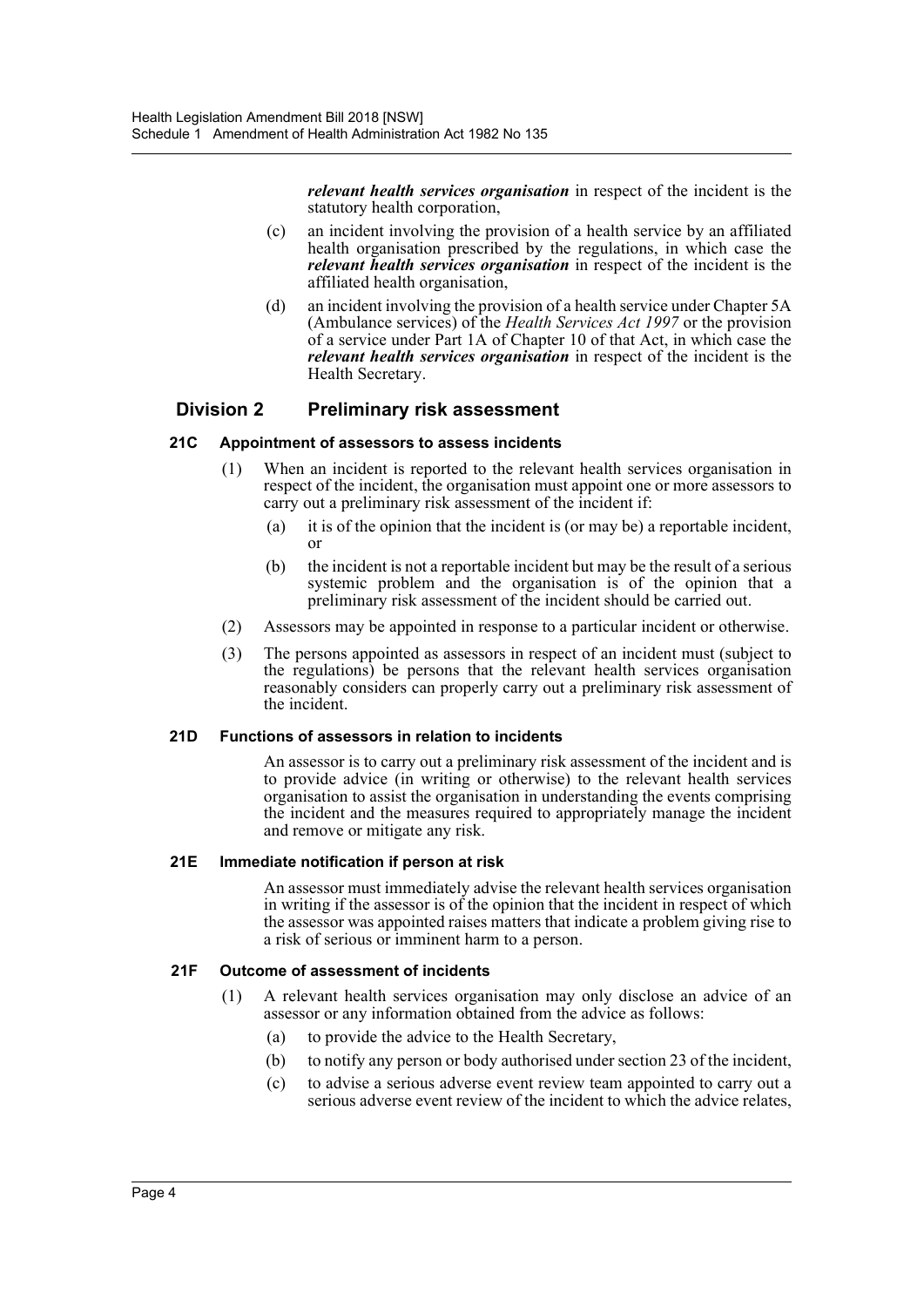- (d) to provide relevant information to a patient involved in the incident, a family member or carer of the patient or a person nominated by any such patient, family member or carer,
- (e) to a law enforcement agency or regulatory body,
- (f) in any other manner as may be prescribed by the regulations.
- (2) A relevant health services organisation must take reasonable steps to not disclose information that identifies a person (other than the patient involved in the incident) when it provides information under subsection (1) (d).

# **Division 3 Serious adverse event review**

#### **21G Appointment of team to review incidents**

- (1) Following the preliminary risk assessment of an incident, the relevant health services organisation in respect of the incident must appoint one or more persons as a serious adverse event review team to carry out a serious adverse event review of the incident if:
	- (a) the incident is a reportable incident, or
	- (b) the incident is not a reportable incident but may be the result of a serious systemic problem and the organisation is of the opinion that a serious adverse event review of the incident should be carried out.
- (2) Despite subsection (1), a relevant health services organisation may, but is not required to, appoint a serious adverse event review team to carry out a serious adverse event review of an incident:
	- (a) in circumstances prescribed by the regulations, or
	- (b) if the Health Secretary has informed the organisation that the Health Secretary intends to conduct a review of, or an inquiry into, the incident.
- (3) The persons appointed as a serious adverse event review team in respect of an incident must (subject to the regulations) be persons that the relevant health services organisation reasonably considers can properly carry out a serious adverse event review of the incident.
- (4) The relevant health services organisation is to cause a written record to be kept of the persons appointed as a serious adverse event review team.
- (5) The Health Secretary may issue directions setting out the type of serious adverse event review, and the manner in which the serious adverse event review is to be carried out, in respect of an incident or a class of incidents.

#### **21H Serious adverse event review of incident**

- (1) A serious adverse event review team is to carry out a serious adverse event review of the incident in respect of which it was appointed.
- (2) A serious adverse event review team must, on completion of the serious adverse event review of an incident, provide a report in writing to the relevant health services organisation that sets out a description of the incident and details of the following findings identified by the team:
	- (a) how the incident occurred,
	- (b) any factors that caused or contributed to the incident,
	- (c) any procedures, practices or systems that could be reviewed (*areas for review findings*) for the purposes of a recommendations report.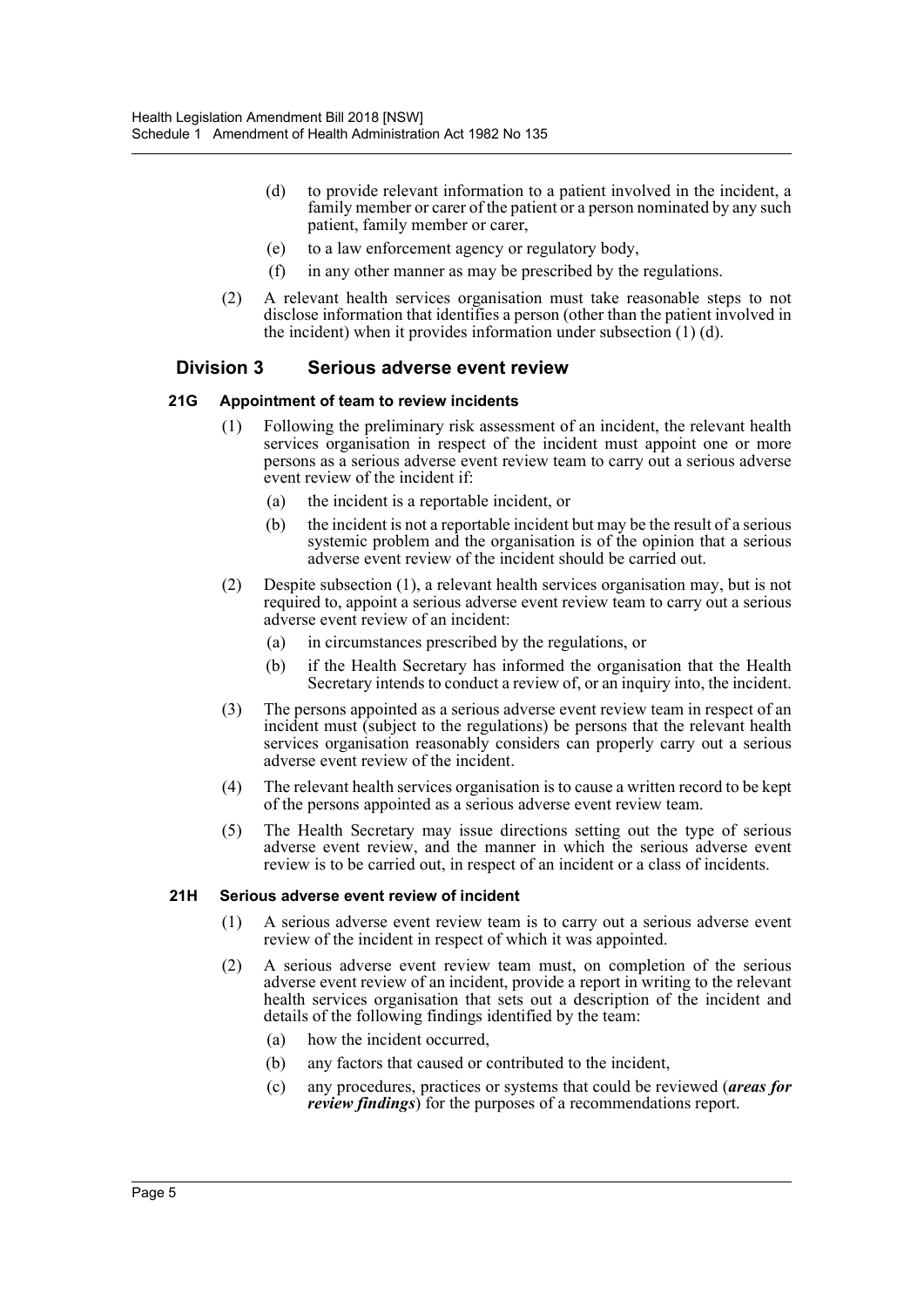- (3) After considering the findings of the serious adverse event review team, the relevant health services organisation may (and must if the findings include areas for review findings) direct the team to prepare a report (a *recommendations report*) setting out its recommendations (if any) as to the need for changes or improvements in relation to a procedure, practice or system (including clinical redesign) arising out of the incident.
- (4) The relevant health services organisation may, for the purposes of the preparation of a recommendations report, appoint additional persons to the serious adverse event review team.
- (5) The serious adverse event review team must provide the recommendations report in writing to the relevant health services organisation.
- (6) Subject to section 21O (Information not to be given in evidence), the contents of a report of a reviewer under this section may be disclosed to any person and used for any purpose.

## **21I Immediate notification if person at risk**

A serious adverse event review team must immediately advise the relevant health services organisation in writing if it is of the opinion that the incident in respect of which it was appointed raises matters that indicate a problem giving rise to a risk of serious or imminent harm to a person.

#### **21J Notification about performance or impairment of health practitioner**

- (1) A serious adverse event review team must advise the relevant health services organisation in writing as soon as practicable once it is of the opinion that the incident in respect of which it was appointed raises matters that may involve a performance or impairment issue (other than unsatisfactory professional performance) in relation to a health practitioner.
- (2) A serious adverse event review team may advise the relevant health services organisation in writing if it is of the opinion that the incident raises matters that may involve unsatisfactory professional performance by a health practitioner.
- (3) A written advice under this section must disclose the identity of the health practitioner to whom the notification relates (regardless of whether the health practitioner consents to the disclosure) and the nature of the concern, and specify whether the notification relates to:
	- (a) professional misconduct, unsatisfactory professional conduct or unsatisfactory professional performance by the health practitioner, or
	- (b) the health practitioner suffering from an impairment.

#### **21K Discontinuing serious adverse event review**

- (1) The relevant health services organisation may authorise a serious adverse event review team to discontinue taking any further steps in relation to a serious adverse event review of an incident:
	- (a) if advice has been provided to the organisation under section 21J (Notification about performance or impairment of health practitioner) and the organisation is of the opinion that the incident was substantially caused by a performance or impairment issue in relation to a health practitioner and the team is not likely to identify any other root causes, contributory factors or system improvements, or
	- (b) in circumstances prescribed by the regulations.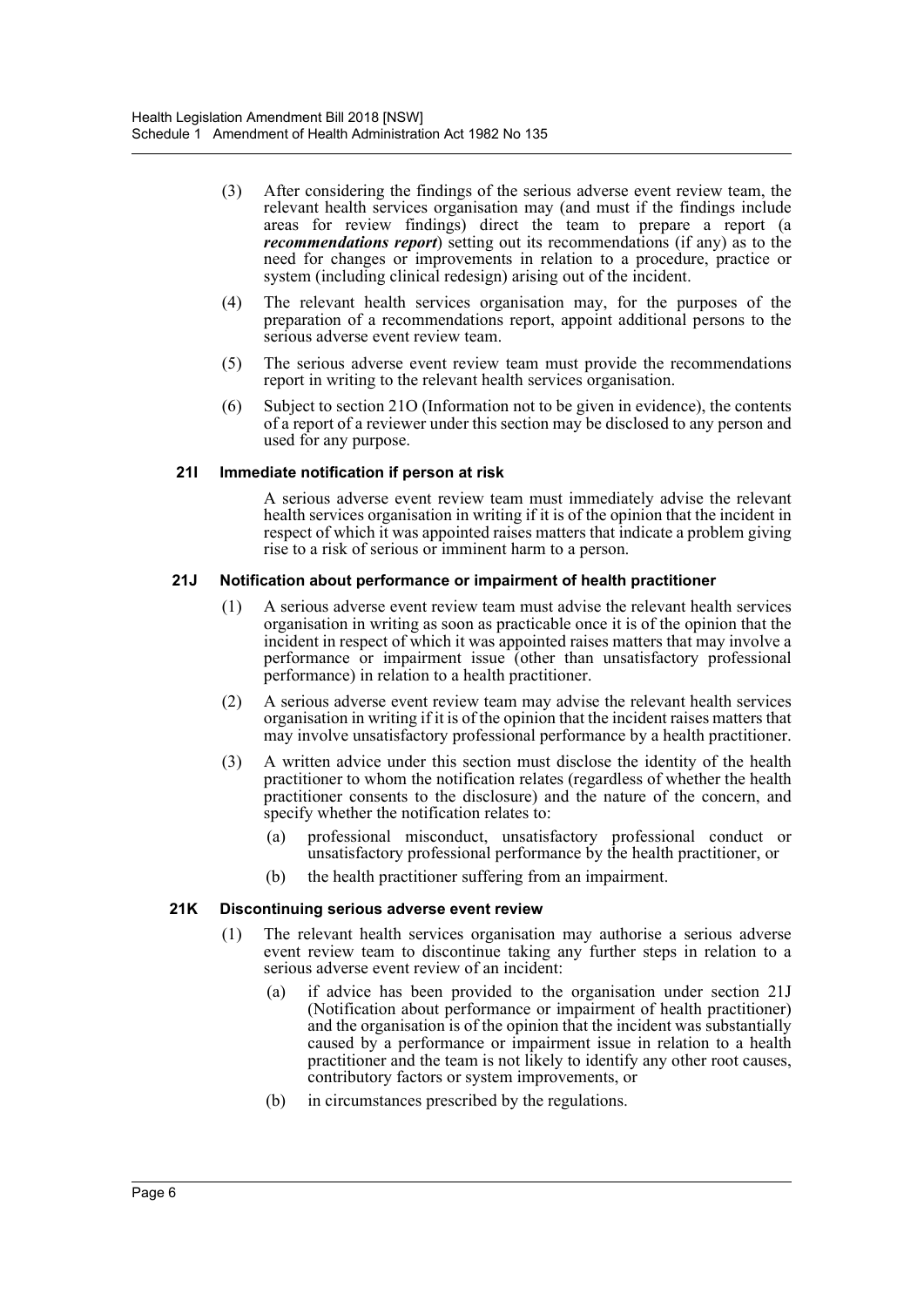(2) A serious adverse event review team that is authorised under this section may, if it considers it to be appropriate, determine to take no further steps in relation to the serious adverse event review and in such a case may discontinue the review.

# **Division 4 Incident reviewers**

## **21L Meaning of "incident reviewer"**

In this Part:

*incident reviewer* means a member of a serious adverse event review team or an assessor.

#### **21M Restrictions on incident reviewers**

- (1) An incident reviewer does not have authority to carry out an investigation relating to the competence of an individual in providing services.
- (2) Except as otherwise provided by or under this Part, an advice or report furnished by a serious adverse event review team must not disclose:
	- (a) the name or address of an individual who is a provider or recipient of services unless the individual has consented in writing to that disclosure, or
	- (b) as far as is practicable, any other material that identifies, or may lead to the identification of, such an individual.
- (3) An incident reviewer is to act in a fair and reasonable manner in the exercise of his or her functions as an incident reviewer.

## **21N Disclosure of information**

A person who is or was an incident reviewer must not make a record of, or divulge or communicate to any person, any information acquired by the person as such a reviewer, except:

- (a) for the purpose of exercising the functions of an incident reviewer, or
- (b) for the purpose of any advice provided as an incident reviewer, or
- (c) for the purpose of any advice or report under this Part, or
- (d) in accordance with the regulations.

Maximum penalty: 50 penalty units.

#### **21O Information not to be given in evidence**

- (1) A person is neither competent nor compellable to produce any document or disclose any communication (or to disclose any information that the person obtained from any such document or communication) to a court, tribunal, board, person or body if the document was prepared, or the communication was made, for the dominant purpose of the exercise of a function under this Part by an incident reviewer.
- (2) This section does not apply to a requirement made:
	- (a) in proceedings in respect of any act or omission by an incident reviewer, or
	- (b) by a person or body who has been approved by the Health Secretary to carry out a review or audit of an assessment or review by an incident reviewer.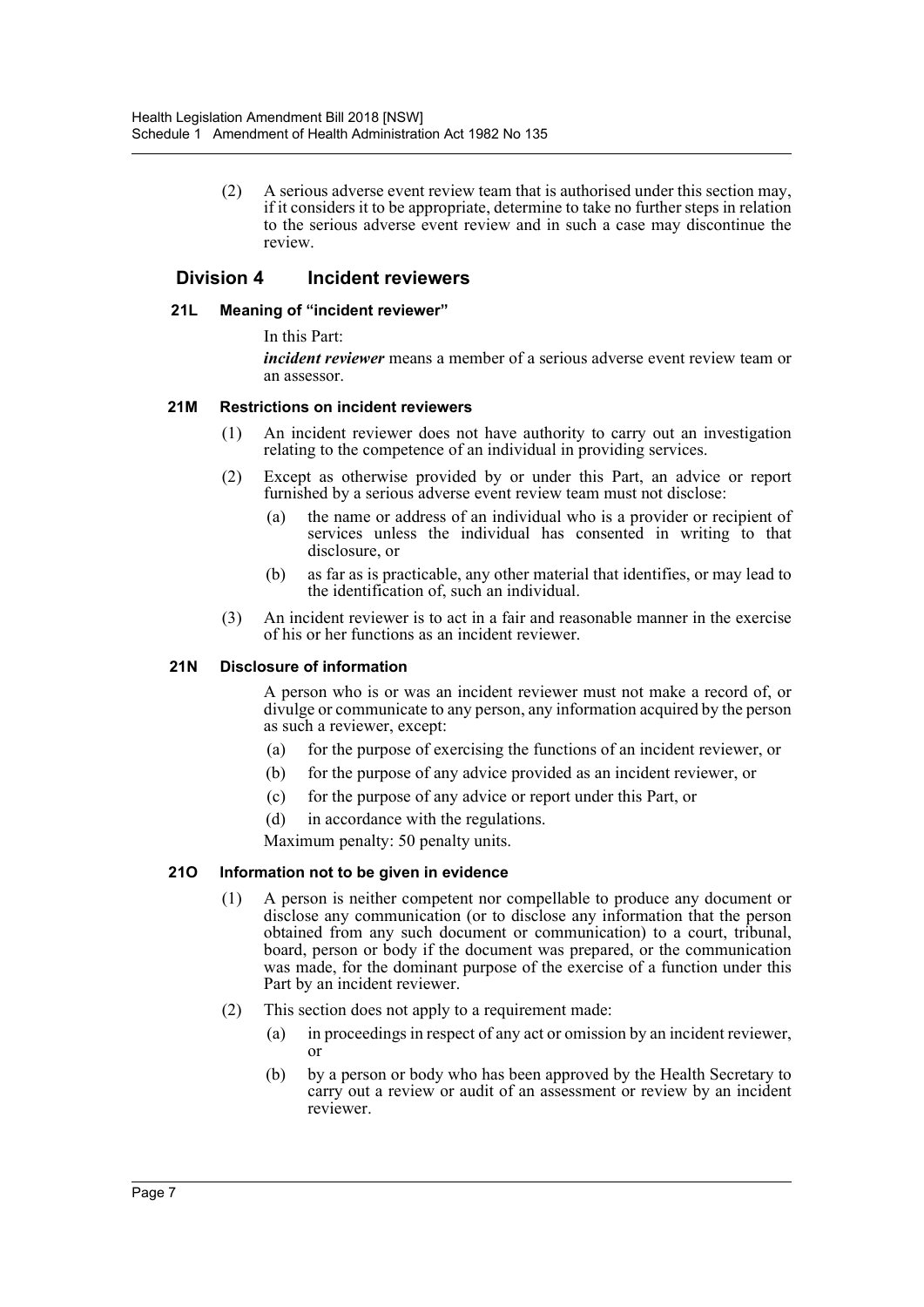# **21P Advice and reports not to be admitted in evidence**

- (1) Evidence as to the contents of an advice or report of an incident reviewer cannot be adduced or admitted in any proceedings.
- (2) Subsection (1) does not apply to proceedings in respect of any act or omission by an incident reviewer.

## **21Q Personal liability of incident reviewers**

- (1) Anything done by an incident reviewer or any person acting under the direction of an incident reviewer, in good faith for the purposes of the exercise of the incident reviewer's functions, does not subject the incident reviewer or person personally to any action, liability, claim or demand.
- (2) Without limiting subsection (1), an incident reviewer has qualified privilege in proceedings for defamation in respect of:
	- (a) any statement made orally or in writing in the exercise of the functions of an incident reviewer, or
	- (b) the contents of any advice or report or other information published by an incident reviewer.
- (3) An incident reviewer is, and is entitled to be, indemnified in respect of any costs incurred in defending proceedings in respect of a liability against which the reviewer is protected by this section by the relevant health services organisation in respect of the incident for which the incident reviewer was appointed.

# **Division 5 Miscellaneous**

## **21R When incident is reported to relevant health services organisation**

- (1) An incident is reported to a relevant health services organisation (other than the Health Secretary) when the incident is reported to:
	- (a) the chief executive of the organisation, or
	- (b) if the incident reporting procedures of the organisation specify another person to whom incidents are to be reported—that other person.
- (2) An incident is reported to the Health Secretary when it is reported to the Health Secretary or to a person nominated by the Health Secretary for the purposes of this Part.

## **21S Regulations for purposes of Part**

The regulations may make provision for or with respect to the following:

- (a) the appointment of persons as members of a serious adverse event review team or as assessors,
- (b) the functions of incident reviewers and the manner in which they are to exercise those functions,
- (c) the procedures of a preliminary risk assessment or a serious adverse event review,
- (d) permitting or requiring incident reviewers or a relevant health services organisation to make specified information (including personal information and health information) available to the public,
- (e) permitting or requiring incident reviewers to furnish reports concerning their activities to the Minister and to relevant health services organisations,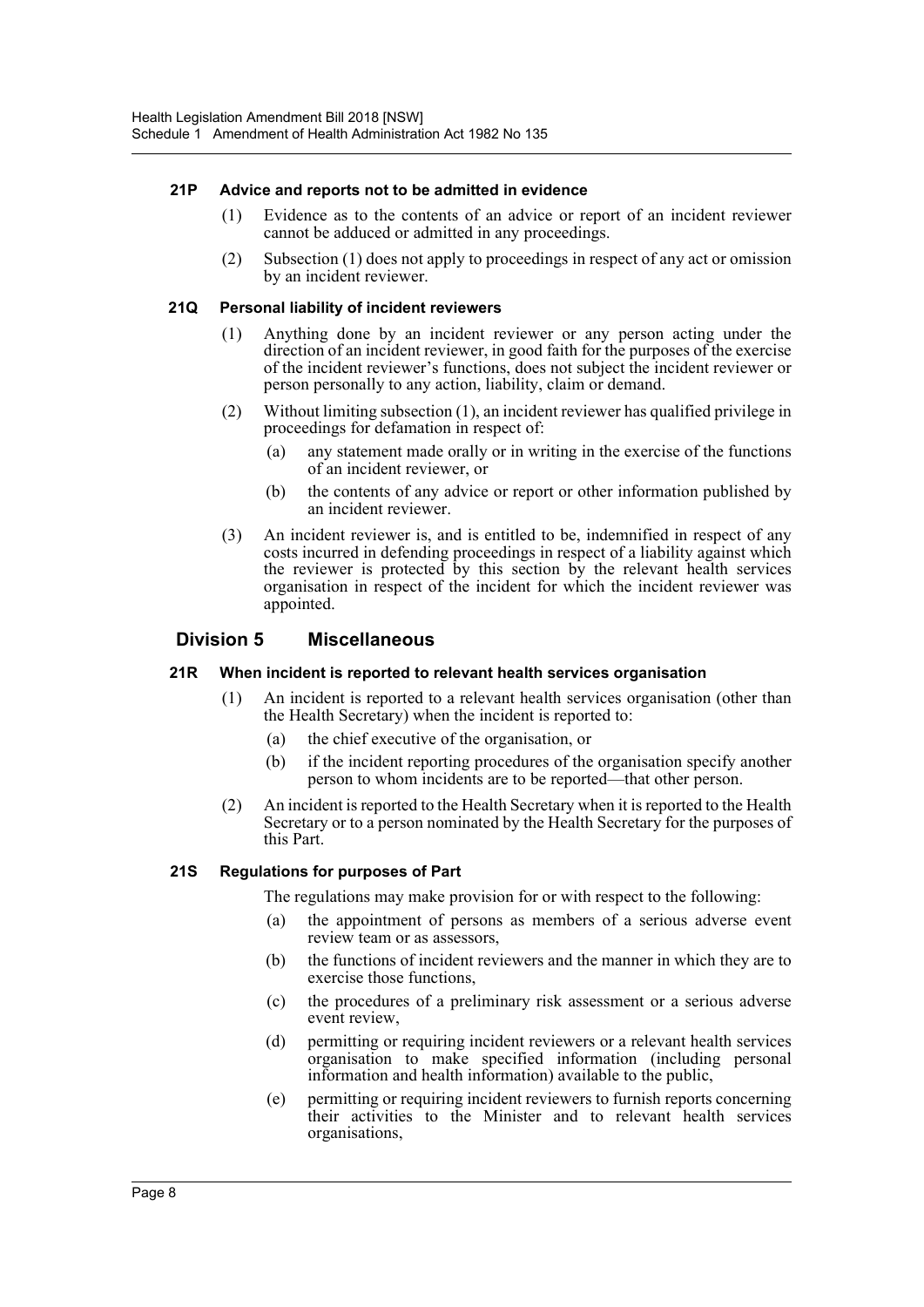(f) the carrying out of reviews or audits of any preliminary risk assessment or serious adverse event review.

# **[3] Schedule 2 Savings, transitional and other provisions**

Insert at the end of clause 13 (1):

any Act that amends this Act

# **[4] Schedule 2, Part 4**

Insert after Part 3:

# **Part 4 Provisions consequent on enactment of Health Legislation Amendment Act 2018**

## **20 Definition**

In this Part:

*amending Act* means the *Health Legislation Amendment Act 2018*.

## **21 Existing incidents**

Part 2A of this Act extends to an incident that occurred before the commencement of that Part.

#### **22 Existing RCA teams**

Despite clause 21, Part 2A of this Act does not extend to an incident if an RCA team has been appointed in relation to the incident before the commencement of that Part and in such a case Division 6C of Part 2, as in force immediately before its repeal, continues to apply to and in respect of the RCA team.

#### **23 Disclosure of information**

Section 21N extends to a person who was a member of an RCA team before the commencement of that section in the same way as it applies to an incident reviewer but only in respect of information that the person was not able to make a record of, or divulge or communicate to any person under section 20P immediately before the repeal of that section.

## **24 Information not to be given in evidence**

Section 21O extends to:

- (a) a document that was prepared, or a communication that was made, before the commencement of that section for the dominant purpose of the conduct of an investigation by an RCA team, and
- (b) proceedings that are pending on that commencement.

## **25 Notifications and reports of former RCA teams not to be admitted in evidence**

Section 21P extends to:

- (a) a notification that was given, or a report that was prepared, before the commencement of that section by an RCA team, and
- (b) proceedings that are pending on that commencement.

## **26 Personal liability of members of former RCA teams**

Section 21Q extends to a person who was a member of an RCA team before the commencement of that section or to a person acting under the direction of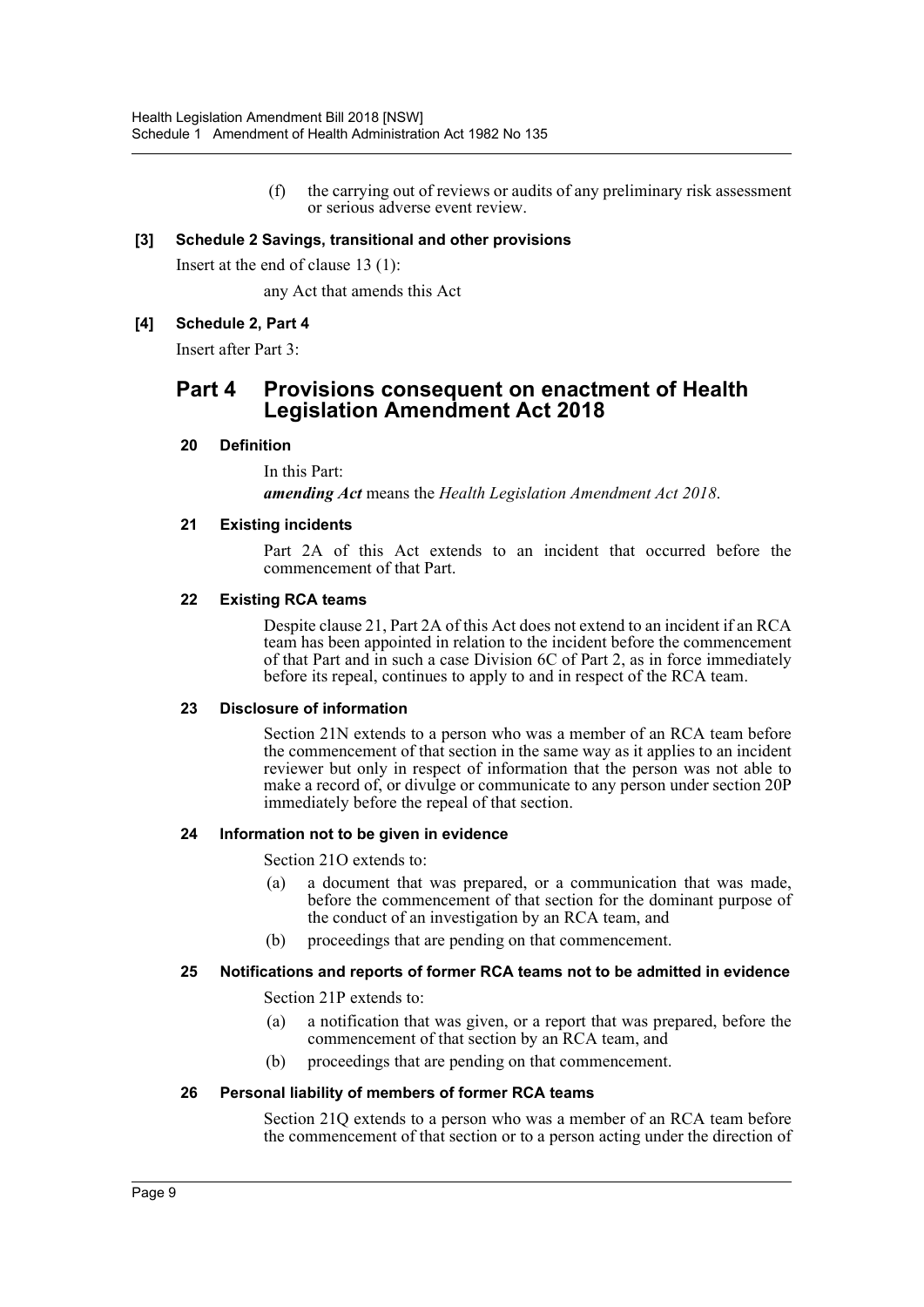any such person in the same way as that section applies to an incident reviewer or any person acting under the direction of an incident reviewer.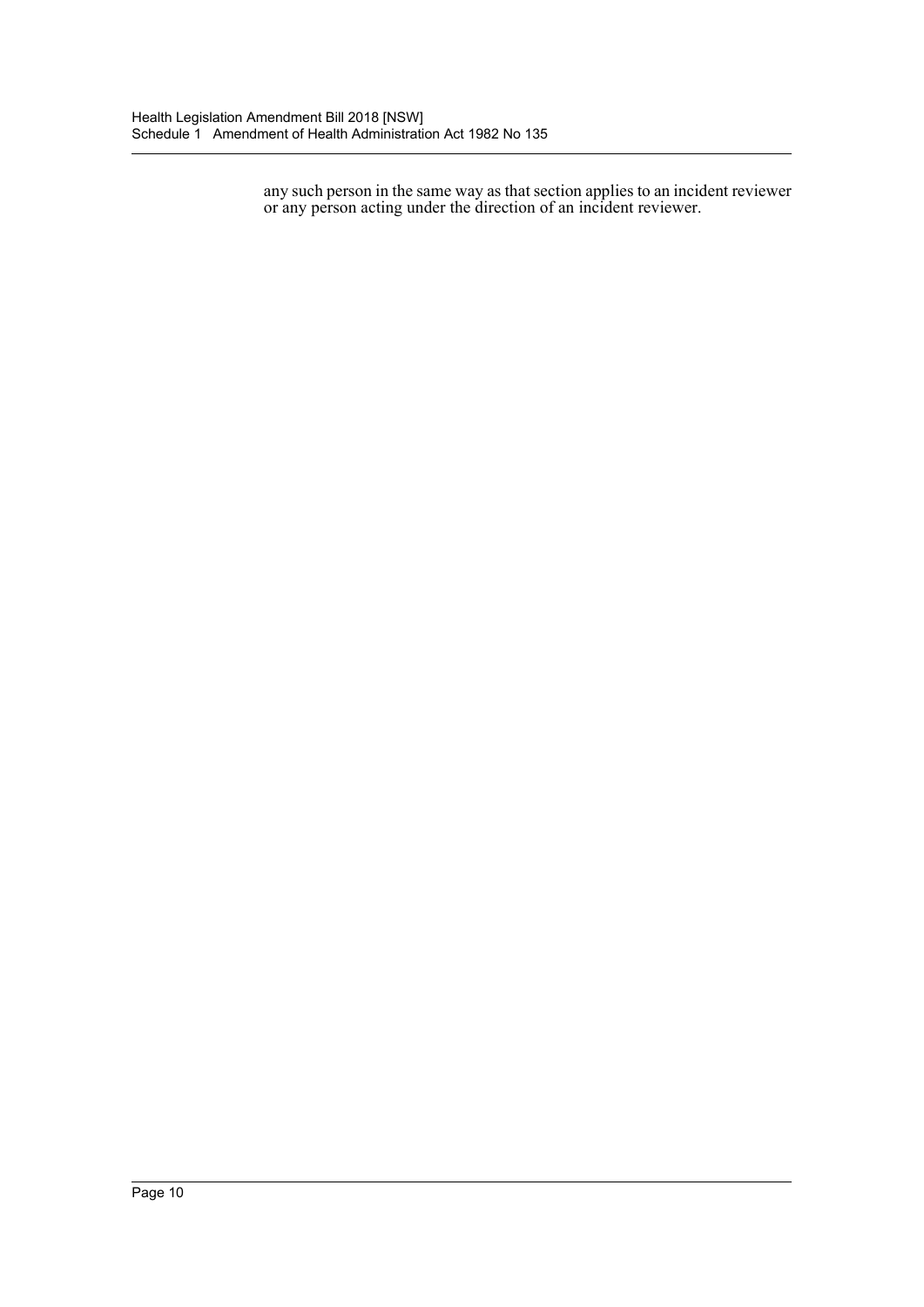# <span id="page-11-0"></span>**Schedule 2 Amendment of Health Services Act 1997 No 154**

# **[1] Section 28 Functions of local health district boards**

Insert at the end of the section:

(2) A local health district board must not exercise a function in a way that is inconsistent with the exercise of a function by the Health Secretary (including a function that has been delegated to the Health Secretary).

# **[2] Section 67C Ambulance Service Advisory Board**

Omit "Ambulance Services Advisory Council" from section 67C (1).

Insert instead "Ambulance Service Advisory Board (the *Advisory Board*)".

# **[3] Section 67C (2), (5), (6) and (7)**

Omit "Advisory Council" wherever occurring. Insert instead "Advisory Board".

# **[4] Section 67C (2) (b)**

Omit "Minister". Insert instead "Health Secretary".

# **[5] Section 67C (3)**

Omit section 67C (3) and (4). Insert instead:

- (3) The persons appointed as members of the Advisory Board are to be persons who, in the opinion of the Health Secretary, have expertise and experience in one or more of the following areas:
	- (a) health management,
	- (b) financial management,
	- (c) clinical paramedic services or other health services,
	- (d) business management.

# **[6] Section 121H Termination of employment**

Omit section 121H (5). Insert instead:

(5) The employer of a NSW Health Service senior executive may not terminate the employment of the executive under this section or section 68 (2) of the *Government Sector Employment Act 2013* unless the employer is, or has the concurrence of, the Health Secretary.

# **[7] Schedule 6, heading**

Omit "**Ambulance Services Advisory Council**".

Insert instead "**Ambulance Service Advisory Board**".

# **[8] Schedule 6**

Omit "Advisory Council" wherever occurring. Insert instead "Advisory Board".

# **[9] Schedule 6**

Omit "Minister" wherever occurring. Insert instead "Health Secretary".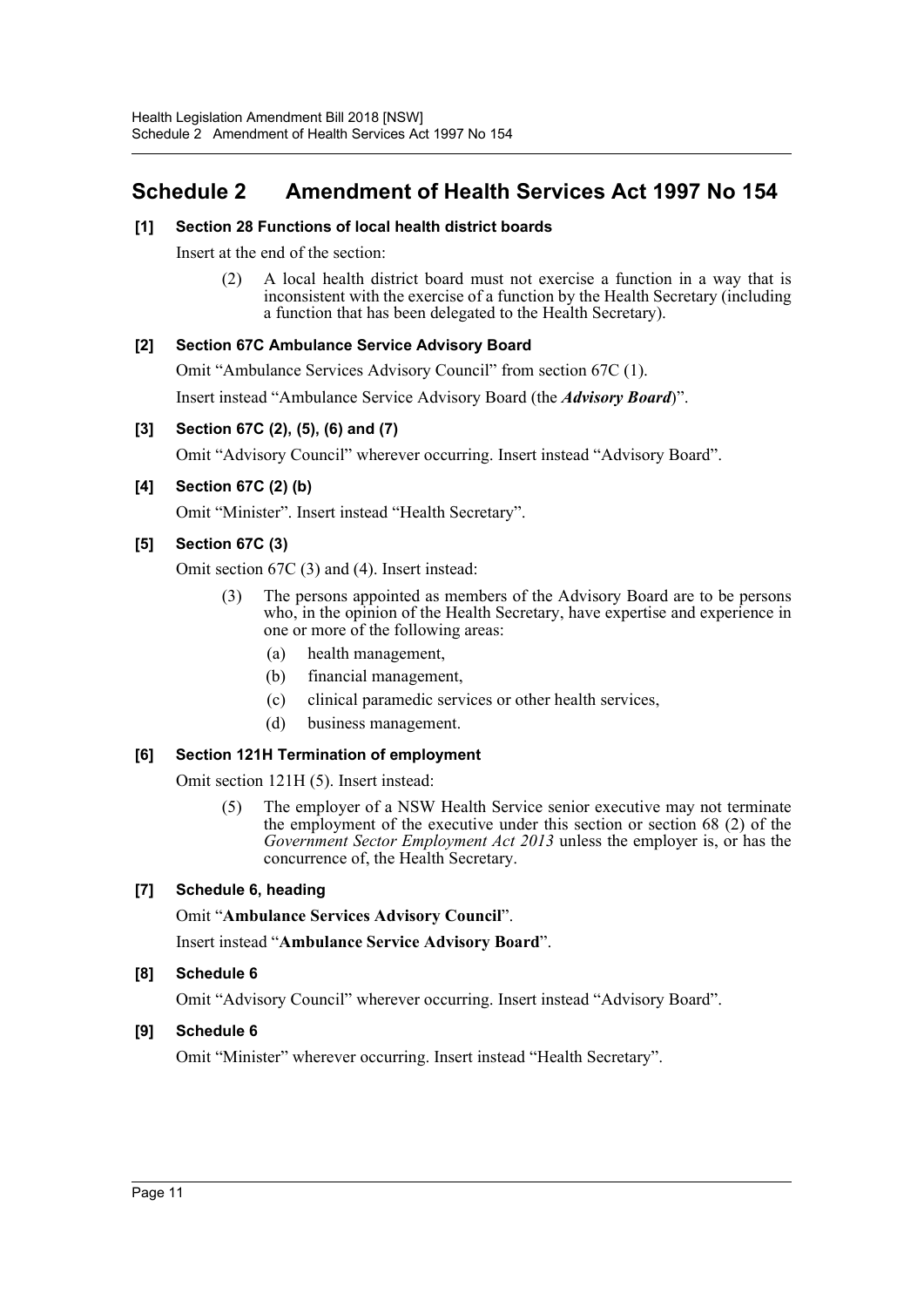# **[10] Schedule 6, clause 4**

Omit the clause. Insert instead:

# **4 Term of office**

An appointed member holds office, subject to this Schedule, for such period not exceeding 4 years as may be specified in the instrument of appointment of the member, but is eligible (if otherwise qualified) for re-appointment.

# **[11] Schedule 6**

Omit "the Council" wherever occurring. Insert instead "the Board".

# **[12] Schedule 7 Savings, transitional and other provisions**

Insert at the end of the Schedule, with appropriate Part and clause numbering:

# **Part Provisions consequent on enactment of Health Legislation Amendment Act 2018**

# **Existing members of Ambulance Services Advisory Council**

A person who is a member of the Ambulance Services Advisory Council does not cease to be a member on the commencement of Schedule 2 to the *Health Legislation Amendment Act 2018* (the *amending Act*) despite any of the following:

- (a) the renaming of that Council as the Ambulance Service Advisory Board,
- (b) the person having been appointed by the Minister rather than the Health Secretary,
- (c) the person not having any of the expertise or experience required by section 67C (3), as substituted by the amending Act.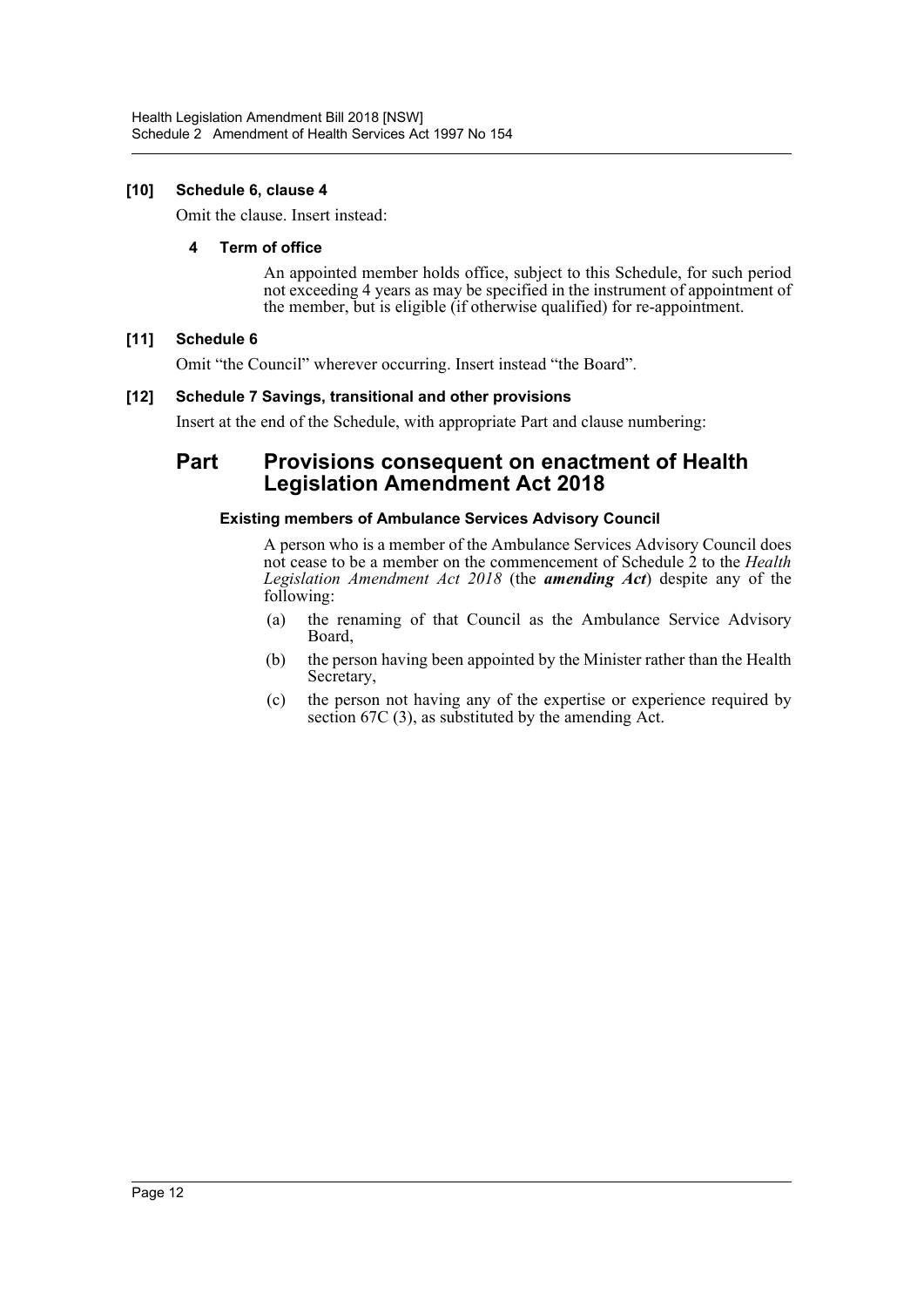# <span id="page-13-0"></span>**Schedule 3 Amendment of Human Tissue Act 1983 No 164**

# **[1] Section 4 Definitions**

Omit the definition of *Director-General* from section 4 (1). Insert in alphabetical order: *Health Secretary* means the Secretary of the Ministry of Health.

## **[2] Sections 4 (1) (definition of "governing body"), 21C (1) and (5), 27A, 33A (1) and (2), 33I (2), (3) and (7) (b), 33J (1), (3) and (5) and 37A (2)–(6)**

Omit "Director-General" wherever occurring. Insert instead "Health Secretary".

# **[3] Sections 4 (7) (b) and 21Z (2) (b)**

Omit "Director-General" wherever occurring. Insert instead "Secretary".

# **[4] Section 27 Effect of authority under this Part**

Omit section 27 (1A). Insert instead:

- (1A) Without limiting subsection (1), an authority under this Part which authorises the removal of tissue for one or more of the following purposes (whether or not it authorises the removal of tissue for any other purpose) is sufficient authority for a person other than a medical practitioner to remove tissue from the body of the deceased person referred to in the authority for that purpose if the person removing the tissue is appointed, in writing, by the Health Secretary to remove tissue under this section for that purpose and is not the person by whom the authority was given:
	- (a) corneal transplantation,
	- (b) skin transplantation,
	- (c) the transplantation of cardiovascular tissue,
	- (d) the transplantation of musculoskeletal tissue,
	- (e) any other purpose prescribed by the regulations.

# **[5] Section 39 Regulations**

Omit "Director-General of the Department of Health" from section 39 (1A) (c). Insert instead "Health Secretary".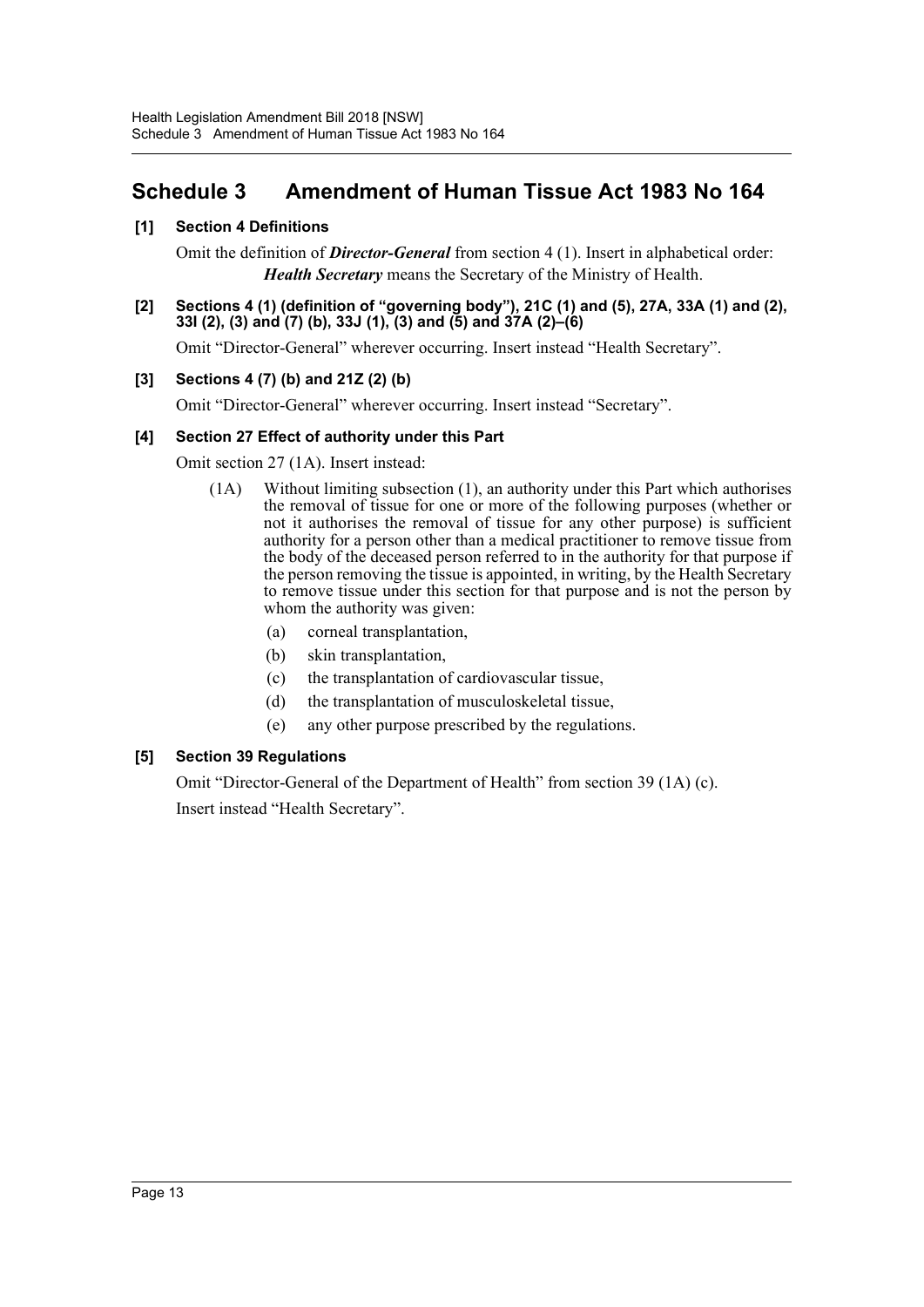# <span id="page-14-0"></span>**Schedule 4 Amendment of Mental Health Act 2007 No 8**

# **[1] Section 37 Reviews of involuntary patients by Tribunal**

Insert after section 37 (3):

- (3A) The Tribunal may review the case of an involuntary patient in the absence of the patient if:
	- (a) the authorised medical officer applies to have the review carried out in the absence of the patient because the patient has refused to attend the review or because the officer is of the opinion that the patient is too unwell to attend the review, and
	- (b) the Tribunal is satisfied that the patient has refused to attend or is too unwell to attend and is unlikely to be well enough to attend within a reasonable period, and
	- (c) the Tribunal is satisfied that any *representative* of the patient (being an Australian legal practitioner, or other person approved by the Tribunal, who is representing the patient for the purposes of the review) has been notified of the review, and

**Note.** Section 154 contains provisions relating to the right to representation.

- (d) the Tribunal has considered the views (if known) of each of the following:
	- (i) the patient,
	- (ii) any representative of the patient,
	- (iii) the designated carer of the patient,
	- (iv) the principal care provider of the patient, and
- (e) the Tribunal is of the opinion that carrying out the review in the absence of the patient is desirable for the safety or welfare of the patient.

## **[2] Section 48 Apprehension of persons not permitted to be absent from mental health facility**

Insert "(whether directly or indirectly by way of another mental health facility)" after "herself" in section 48  $(3)$ .

## **[3] Section 63 Review of detained affected persons by Tribunal**

Insert after section 63 (2):

- (2A) The Tribunal may review the case of the affected person in the absence of the affected person if:
	- (a) the authorised medical officer applies to have the review carried out in the absence of the affected person because the affected person has refused to attend the review or because the officer is of the opinion that the affected person is too unwell to attend the review, and
	- (b) the Tribunal is satisfied that the affected person has refused to attend or is too unwell to attend and is unlikely to be well enough to attend within a reasonable period, and
	- (c) the Tribunal is satisfied that any *representative* of the affected person (being an Australian legal practitioner, or other person approved by the Tribunal, who is representing the affected person for the purposes of the review) has been notified of the review, and

**Note.** Section 154 contains provisions relating to the right to representation.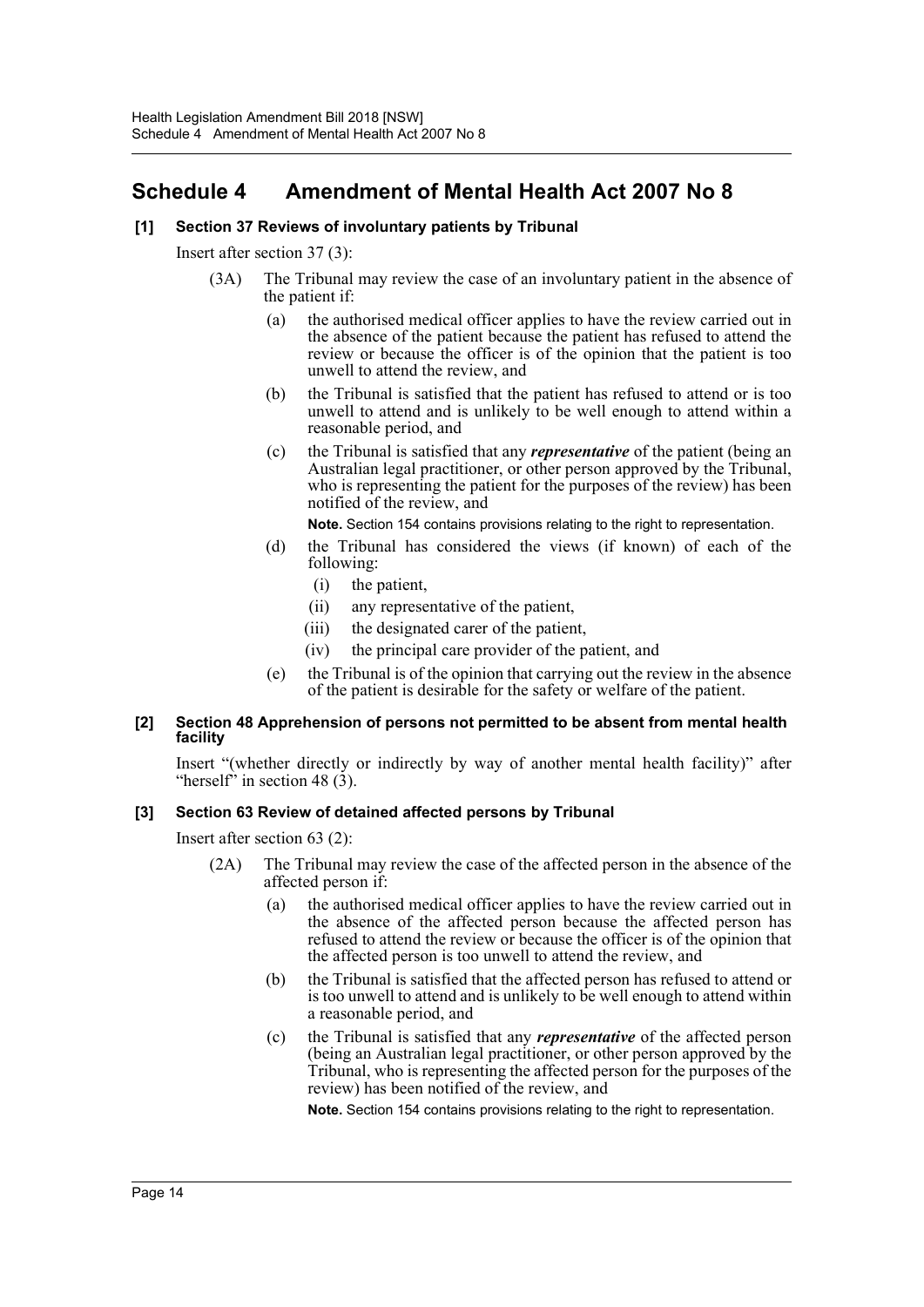- (d) the Tribunal has considered the views (if known) of each of the following:
	- (i) the affected person,
	- (ii) any representative of the affected person,
	- (iii) the designated carer of the affected person,
	- (iv) the principal care provider of the affected person, and
- (e) The Tribunal is of the opinion that carrying out the review in the absence of the affected person is desirable for the safety or welfare of the affected person.

#### **[4] Section 78 Notifications to designated carers and principal care providers of events affecting patients or detained persons**

Insert after section 78  $(1)$   $(g)$ :

(h) the patient or person has any matter before the Tribunal.

# **[5] Section 96 Purpose and findings of ECT inquiries**

Insert after section 96 (5):

## (5A) **Rights of appearance**

A patient or person must appear before the Tribunal during an ECT inquiry unless:

- (a) an authorised medical officer applies to have the ECT inquiry carried out in the absence of the patient or person because the patient or person has refused to attend the ECT inquiry or because the officer is of the opinion that the patient or person is too unwell to attend the ECT inquiry, and
- (b) the Tribunal is satisfied that the patient or person has refused to attend or is too unwell to attend and is unlikely to be well enough to attend within a reasonable period, and
- (c) the Tribunal is satisfied that any *representative* of the patient or person (being an Australian legal practitioner, or other person approved by the Tribunal, who is representing the patient or person for the purposes of the inquiry) has been notified of the review or that reasonable steps have been taken to notify the representative, and

**Note.** Section 154 contains provisions relating to the right to representation.

- (d) the Tribunal has considered the views (if known) of each of the following:
	- (i) the patient or person,
	- (ii) any representative of the patient or person,
	- (iii) the designated carer of the patient or person,
	- (iv) the principal care provider of the patient or person, and
- (e) the Tribunal is of the opinion that determining the ECT inquiry in the absence of the patient or person is desirable for the safety or welfare of the patient or person.

## **[6] Section 96 (6) (a)**

Insert "take reasonable steps to" before "find out".

## **[7] Section 96 (6) (b)**

Insert "take reasonable steps to" before "inform".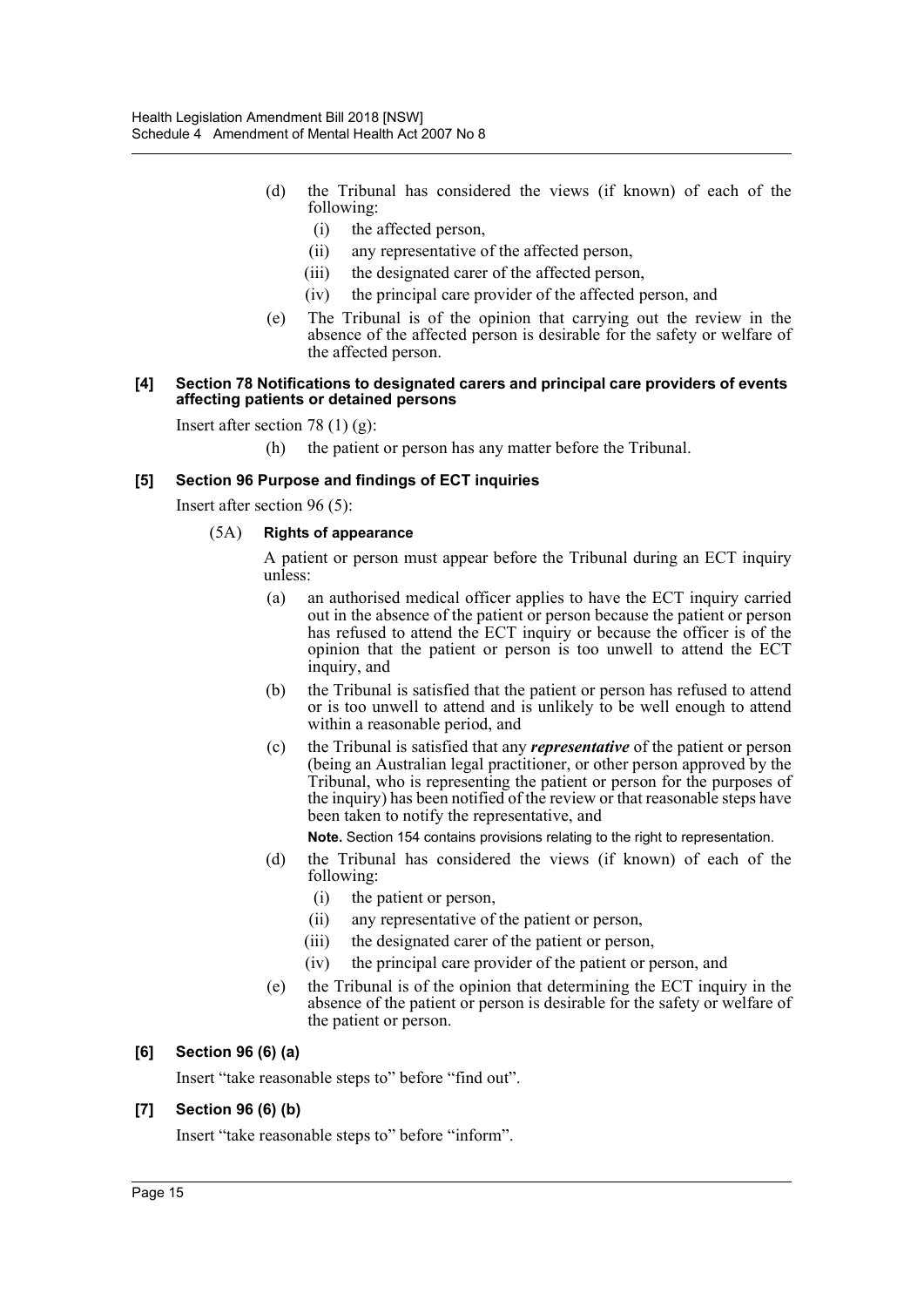# **[8] Section 96 (6) (d)**

Insert "take reasonable steps to" before "consider".

# **[9] Section 154 Rights of appearance and representation**

Insert after section 154 (4):

(5) This section applies to a patient or person who is absent from proceedings held by the Tribunal in relation to the patient or person in the same way as it applies to a patient or person who appears before the Tribunal.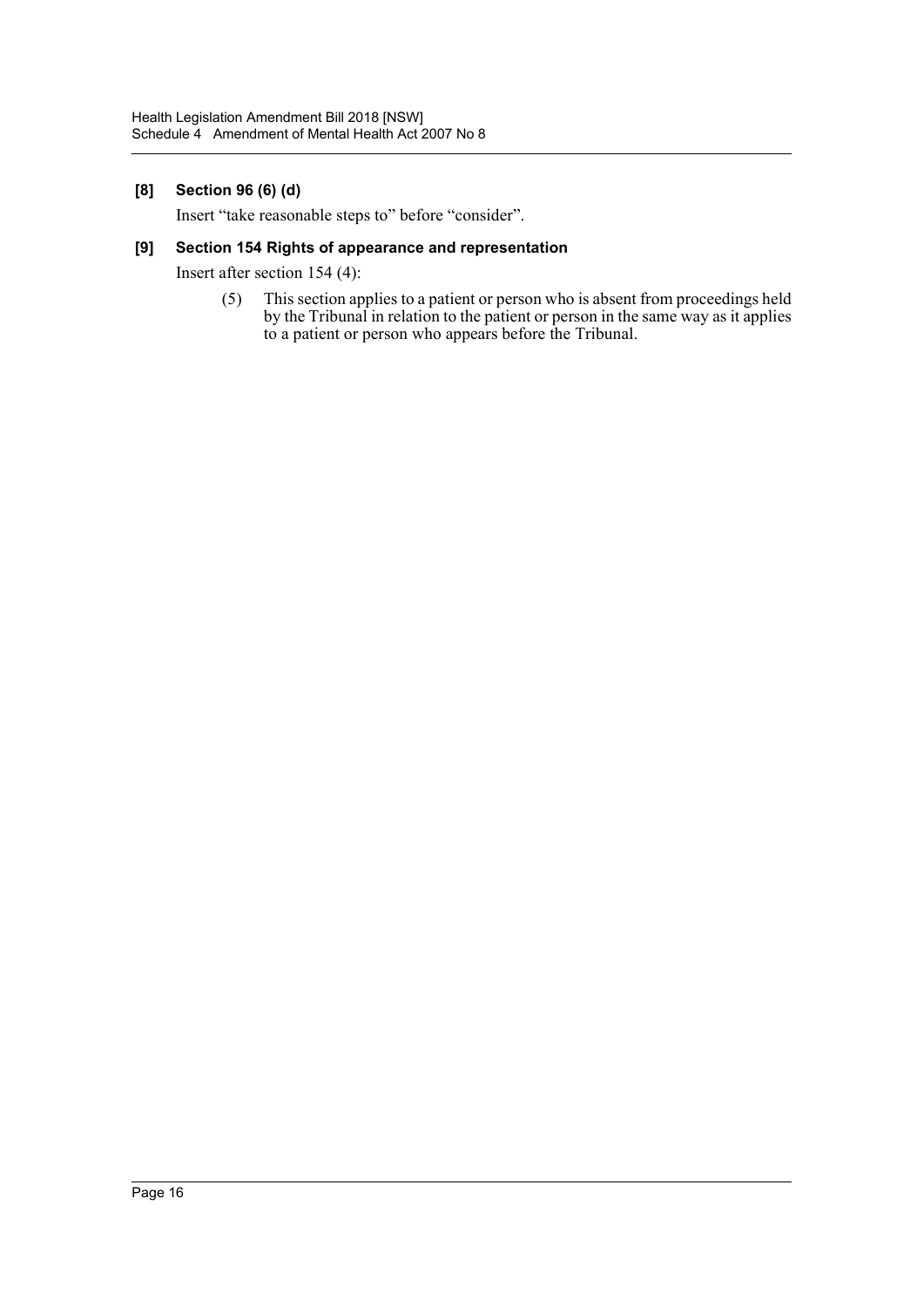# <span id="page-17-0"></span>**Schedule 5 Amendment of Mental Health (Forensic Provisions) Act 1990 No 10**

# **[1] Section 41 Definitions**

Omit "has not been classified by the Tribunal as an involuntary patient" from the definition of *correctional patient* from section 41 (1).

Insert instead "has not ceased to be a correctional patient under section 64 or 65".

## **[2] Section 61 Reviews by Tribunal of correctional patients**

Omit "every 3 months" from section 61 (3).

Insert instead "no later than 3 months after the community treatment order is made and at least once every 6 months during the term of the order".

## **[3] Section 64 Termination of classification as correctional patient**

Insert "(other than another mental health facility)" after "other place" in section 64 (a).

# **[4] Section 66 Release from mental health facility on ceasing to be correctional patient**

Insert "who ceases to be a correctional patient because the person is" after "other than a person".

## **[5] Section 68A**

Insert after section 68:

## **68A Apprehension of persons not permitted to be absent from mental health facility**

- (1) Without limiting section 68, the authorised medical officer of a mental health facility may apprehend a person, or direct a person to be apprehended, if the person fails to return to the facility at the end of a period of leave of absence granted under this Part or fails to comply with a condition to which that grant of leave was subject.
- (2) The person may be apprehended by any of the following persons:
	- (a) the authorised medical officer or any other suitably qualified person employed at the mental health facility,
	- (b) a police officer,
	- (c) a person authorised by the Secretary or the authorised medical officer,
	- (d) a person assisting a person referred to in paragraph (a), (b) or (c).
- (3) The authorised medical officer may request that a police officer apprehend, or assist in apprehending, a person under this section if the authorised medical officer is of the opinion that there are serious concerns relating to the safety of the person or other persons if the person is taken to the mental health facility without the assistance of a police officer.
- (4) A police officer to whose notice any such request is brought may:
	- (a) apprehend and take or assist in taking the person to the mental health facility, or
	- (b) cause or make arrangements for some other police officer to do so.
- (5) A police officer may enter premises to apprehend a person under this section, and may apprehend any such person, without a warrant and may exercise any of the powers conferred on a person who is authorised under section 81 of the *Mental Health Act 2007* to take a person to a mental health facility.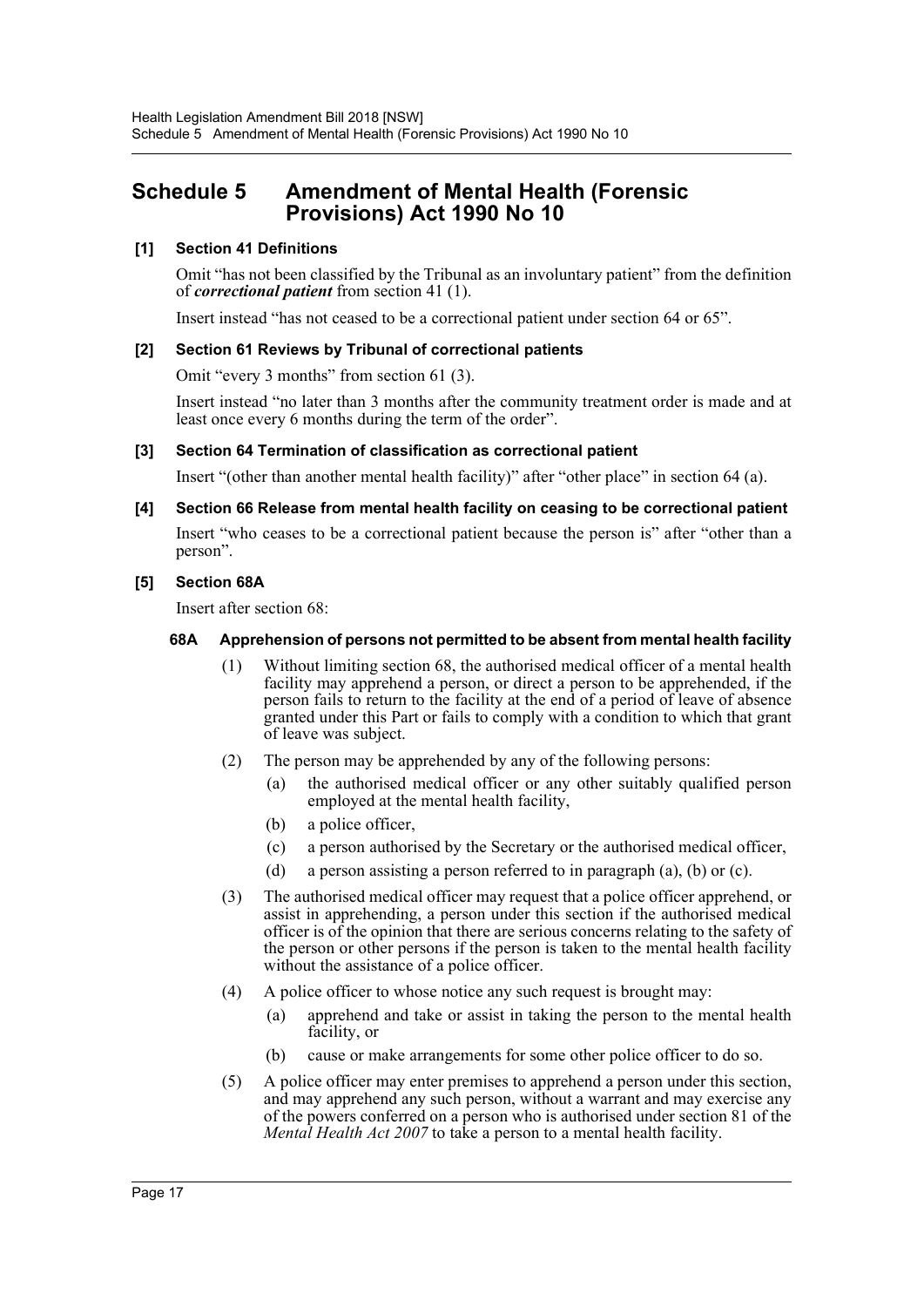- (6) A person who is apprehended is to be conveyed to and detained at the mental health facility at which the person was detained immediately before the period of leave commenced.
- (7) The authorised medical officer must notify the Tribunal of the following occurrences as soon as practicable after the occurrence:
	- (a) the authorised medical officer, directing under subsection (1), a person to be apprehended,
	- (b) a person being apprehended under this section.

# **[6] Schedule 3 Savings and transitional provisions**

Insert at the end of the Schedule, with appropriate Part and clause numbering:

# **Part Health Legislation Amendment Act 2018**

## **Apprehension of persons not permitted to be absent from mental health facility**

Section 68A extends to permit the apprehension of a person who has failed to return to a mental health facility or who has failed to comply with a condition even if the relevant failure occurred before the day on which Schedule 5 [5] to the *Health Legislation Amendment Act 2018* commenced.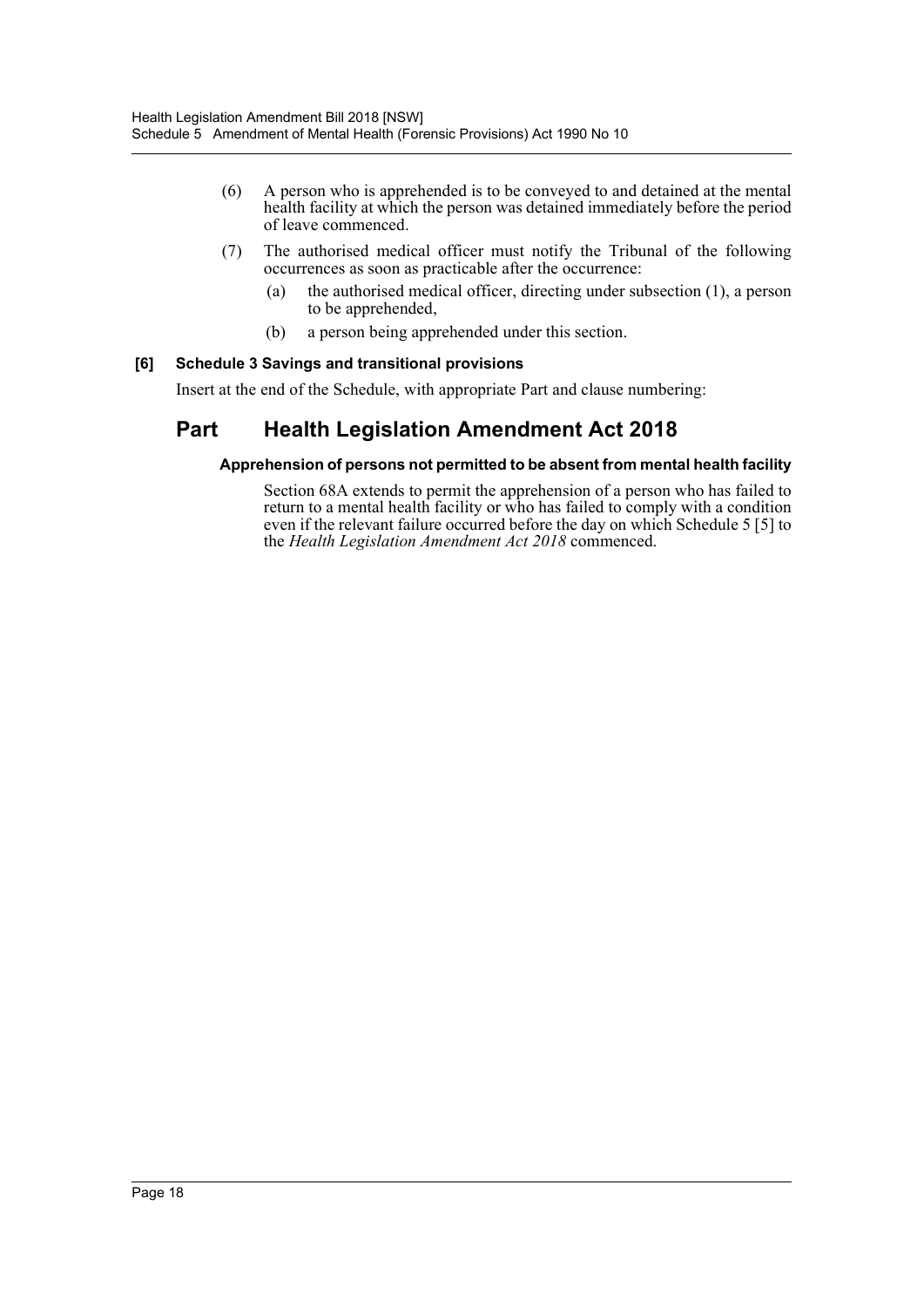# <span id="page-19-0"></span>**Schedule 6 Amendment of Government Sector Employment Act 2013 No 40**

# **Section 68 Unsatisfactory performance of government sector employees**

Insert after section 68 (3):

(4) Without limiting the action that may be taken under this section by the person who exercises employer functions in relation to a NSW Health Service senior executive, the Secretary of the Ministry of Health may, if the Secretary is not the employer of the executive, terminate the executive's employment under this section.